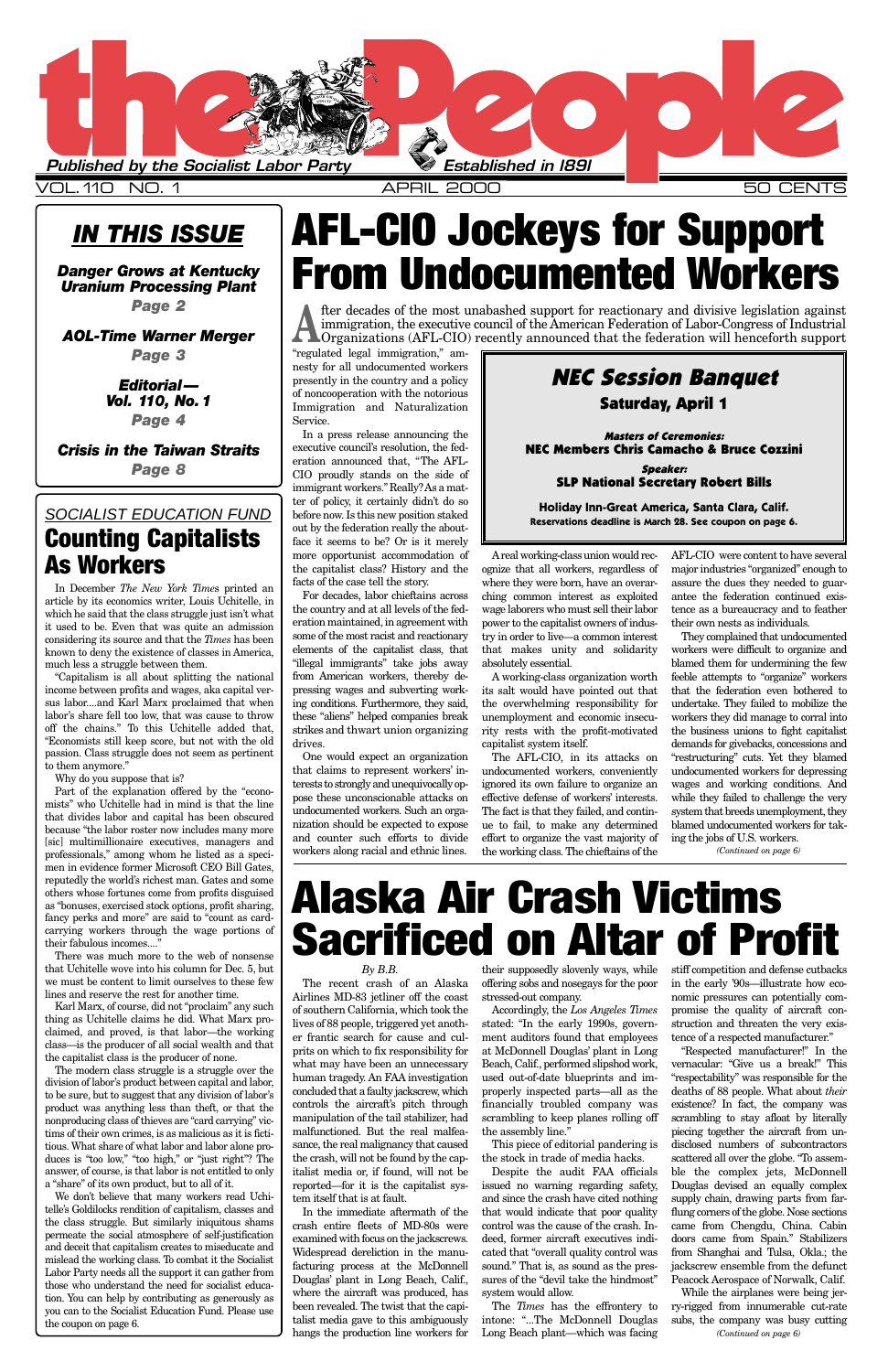*By Nathan Karp* From its very beginning, Wal-Mart Stores Inc., which operates the nation's largest chain of retail stores—including a number of supermarkets—has been unyieldingly antiunion and has inexorably fought any effort to organize any of its employees. Today, 38 years after the first Wal-Mart store was opened, the company has thousands of retail outlets

and tens of thousands of employees but not a single segment of its workforce is unionized. A *Washington Post* news dispatch published in the March 6 *San Jose Mercury News* noted that Wal-Mart is "a company that has used every tool to keep the unions out." And it has done so ruthlessly and, to date, successfully.



In defense of its antiunion posture, the company "insists it has an 'open door' approach to labor relations and that it is the company's profit-sharing program that eliminates the need for unions in its stores."

In mid-February it appeared that there had finally been a successful penetration of the company's antiunion wall. On Feb. 17, the meat cutters in Wal-Mart's Jacksonville, Tex., store won their fight for union recognition by a vote of more than 2 to 1. Doug Dority, president of the

United Food and Commercial Workers Union (UFCW), hailed the union's victory

it proved to be a short-lived victory.

**New revelations concerning the feder-**<br>
nium processing plant near<br>  $\sum_{n=1}^{\infty}$ al government's Cold War-era ura-Paducah, Ky., surfaced in February and suggest that the facility and the land surrounding it are even dirtier and more hazardous than formerly supposed.

> Two weeks later the company launched its counteroffensive—and a ruthless counteroffensive it was. The company announced that it would be closing the meat-cutting operations in 180 of its stores, including the one in Jacksonville.

> Starting in May, all those stores will handle only prepackaged "case ready" products, i.e., products cut, wrapped and shipped to the stores from outside sources. For the UFCW the Jacksonville victory was to provide the momentum for a drive to organize the meat cutters at additional Wal-Mart units. To some degree that organizing drive was already under way, and some additional meat cutters have petitioned for union elections. The UFCW, understandably, believes and has said that the Wal-Mart action was intended to discourage the incipient prounion sentiment and thwart the organizing effort.

> The company dismissed the union's complaint by declaring that its decision "was in no way related to the Jacksonville situation" and that "to roll out a program of this magnitude takes months of preparation." It remains to be seen how far the union efforts in Wal-Mart stores will go and what countersteps the company will take in defense of its long-standing antiunion policies.

## **Read the Paper That's** In a Class by Itself. **The Working Class.**

**Read the People.** 

### *By B.B.*

According to one press report, over "1,600 tons of nuclear weapons hardware may be buried" at the same site where, for nearly 40 years, the federal government "enriched uranium for nuclear weapons." The 3,000-acre site is still owned by the federal government, but the plant, known as the Paducah Gaseous Diffusion Plant, is leased and operated by a private capitalist company. That company, the U.S. Enrichment Corp. (USEC), reportedly "is the country's only processor of uranium for commercial nuclear power plant fuel."

Last October, after a series of articles in *The Washington Post* and other newspapers, we summarized the facts as follows:

"According to the *Post*, workers and the surrounding community...have been exposed to high levels of plutonium and radioactive metal contamination for decades. 'Unsuspecting workers inhaled plutonium-laced dust brought into the plant for 23 years as part of a flawed government experiment to recycle used nuclear reactor fuel....'During this period, the DOE [Dept. of Energy] and its contractors failed to tell or warn workers of the hazards, despite a growing awareness among employees of a series of cancer deaths.

"In the immediate environs, the deadly toxins found their way to drainage ditches, creeks, wildlife areas and private wells, while waste was thrown into adjoining fields, abandoned buildings and landfills not authorized for hazardous wastes.

"It has further come to light that, although the plant was designed to handle uranium only, between the mid-1950s and

mid-1970s its past contractors—Union Carbide initially and subsequently Lockheed Martin, Martin Marietta and currently the U.S. Enrichment Corp. (sic)— 'buried the facts about the plutonium contamination.' But the facts are everywhere in evidence as 'workers weave between makeshift fences that cordon off hundreds of radioactive "hot spots" spattered across the complex. New ones are discovered each



year. In one corner of the plant, mildly radioactive runoff trickles from a nearly half-mile-long mound of rusting barrels that still contain traces of uranium.'

"Weapons grade plutonium-239 with a half-life of 244,000 years—54 times the age of the Cheops pyramid—causes cancer. A mere millionth of an ounce is all it takes.

"Joe Harding, a worker who died of cancer in 1980, apparently ingested at least that amount. He compiled a list of 50 coworkers who also died of cancer. Before his death he stated, 'Everything was so safe, so riskless. Today we know the truth about those promises. I can feel it in my body.' His testament is a clear allusion to the deception practiced by the DOE and the capitalists that ran the facilities and amassed fortunes at the expense of the workers and their community.

"In support of the class-action suit filed

against the DOE and the corporations, Thomas Cochran, nuclear program director of the Natural Resources Defense Council, noted that, 'The situation is as close to a complete lack of health physics as I have observed outside of the former Soviet Union.' His statement tends to confirm the cupidity and callousness characteristic of class-ruled societies.



"Feigning concern, Energy Secretary Bill Richardson declared that the department has 'sent many of our workers into harm's way' and that they were going to take responsibility and 'right the wrongs of the past.' This is baloney in the context of the capitalist system."

That was where things stood as of last October. Now come the later revelations concerning the 1,600 tons of "special nuclear hardware" dumped at the same site.

Aletter sent to the DOE by Raymond G. Carroll, a senior manager for health and safety at the USEC-operated plant, warns of the dangers. According to *The Washington Post*, Carroll stated that, "Personnel could conceivably encounter highly enriched uranium or plutonium [or even tritium] without ever knowing it."

Meanwhile, it would appear that a tiptoeing act of avoiding responsibility for the mess at Paducah is being played out by various governmental agencies. The DOE admits the presence of "an underground classified storage site at Paducah," while the Pentagon, the Justice Department and the DOE were studying the matter. None of the three had informed either the current plant owners or its workers of the existence of the buried bomb parts. The usual screen of "classified national security programs" lies at the base of their secretive paralysis.

Indeed, the collateral victims of the socalled defensive and offensive weapons production have been almost exclusively the armaments workers, whom apologists

# <span id="page-1-0"></span>**Danger Grows at Kentucky Uranium Processing Plant**

**Wall-Mart's Ruthless**

**Counteroffensive**

and propagandists have touted as the beneficiaries of nuclear weapons production. A cloak of secrecy and "national security" has been the ploy used to inveigle the working class.

Additionally, the political state's record of recklessness and the creation of severe health hazards since the development of the infernal weaponry is abominable. The history of the notorious Hanford, Wash., weapons facility exemplifies that. No expert, nor anyone else, knows what costs and measures must be taken to clean up Hanford, but the amount "guesstimated" comes to about \$280 billion over the next half-century—a sum equal to the Pentagon's annual budget. (See *Scientific American*, May 1996)

The Paducah Gaseous Diffusion Plant follows the Hanford mold. Since government agencies are largely beholden to the profit interests of the capitalist class, it is not human life that must be protected but rather capitalist profit making.

Despite assurances from Secretary of Energy Richardson, no order has been issued for the immediate closure of the Paducah complex while a plan is developed to clean up the site, protect workers, the community and the environment. Accordingly, it's "business as usual."

As we said in our report of last October, "Any demand to clean up the nuclear debacle is a demand for socialism, for only a society based upon democratic control of industry and production for use can summon the resources needed to accomplish this massive feat." This assessment is reinforced by continued disastrous news rising from the effluvia over the Paducah Gaseous Diffusion Plant at Paducah, Ky.

## *Do You Belong?*

Do you know what the SLP stands for? Do you understand the class struggle and why the SLP calls for an end of capitalism and of its system of wage labor? Do you understand why the SLP does not advocate reforms of capitalism, and why it calls upon workers to organize Socialist Industrial Unions?

If you have been reading *The People* steadily for a year or more, if you have read the literature recommended for beginning Socialists, and if you agree with the SLP's call for the political and economic unity of the working class, you may qualify for membership in the SLP. And if you qualify to be a member you probably should be a member.

For information on what membership entails, and how to apply for it, write to: SLP, P.O. Box 218, Mountain View, CA 94042- 0218. Ask for the SLP Membership Packet.

## the People **P.O. Box 218, Mountain View, CA 94042-0218**

## ❑ **\$2 for a 6-month subscription;** ❑ **\$5 for a 1-year sub** ❑ **\$11 for a 1-year sub by first-class mail**

|                                                                             | $NAME$ $PHONE$ $PHONE$ $PHONE$ $HODE$ |  |  |
|-----------------------------------------------------------------------------|---------------------------------------|--|--|
|                                                                             |                                       |  |  |
| Make check/money order payable to The People. Allow 4–6 weeks for delivery. |                                       |  |  |
|                                                                             |                                       |  |  |
|                                                                             |                                       |  |  |

*Get Subs!*

the People

**NEW YORK LABOR NEWS P.O. Box 218 Mountain View, CA 94042-0218**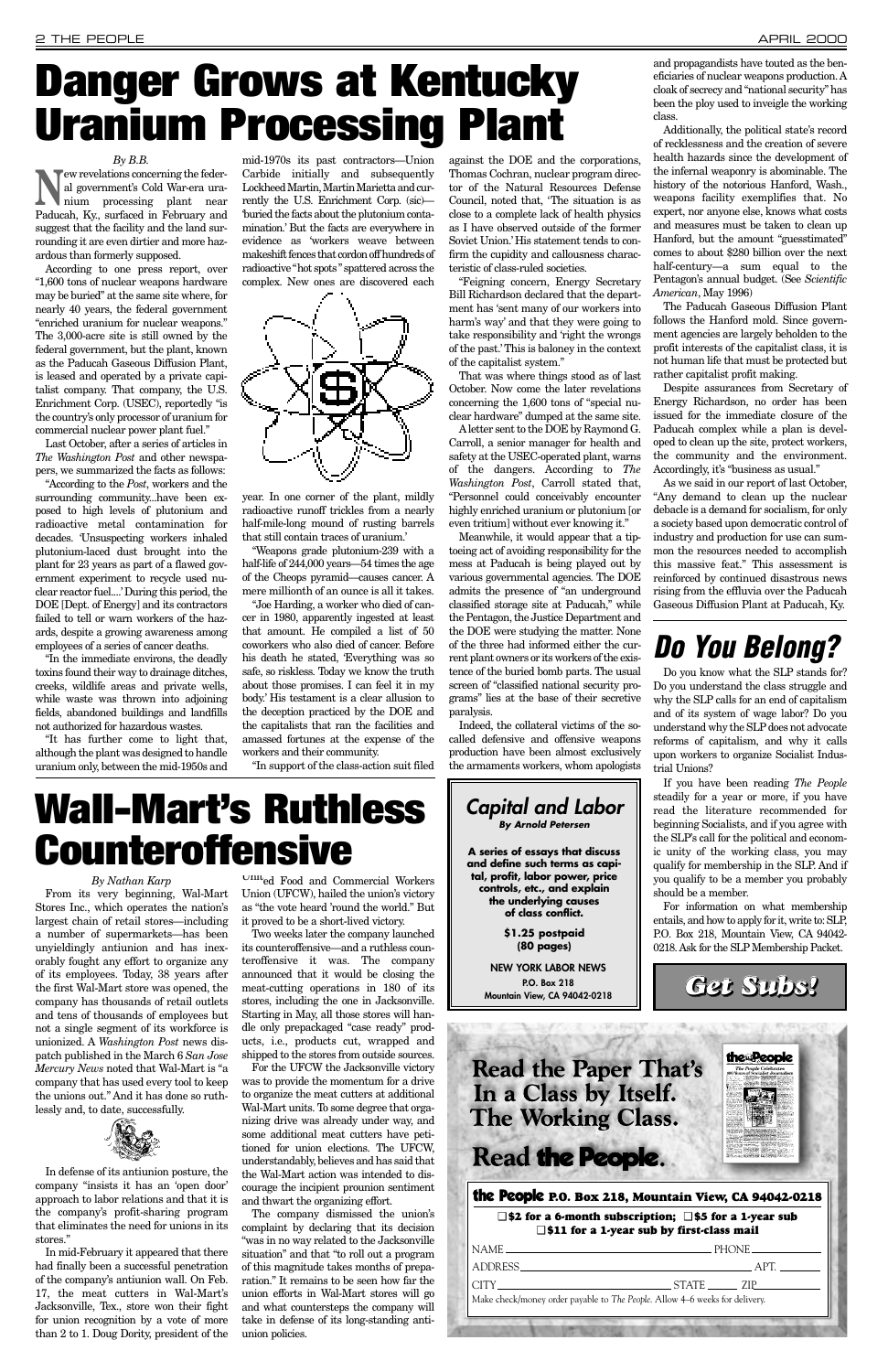*By Ken Boettcher*

The \$166 billion merger of America Online and Time Warner announced by company chieftains in January, and the \$37 billion Viacom-CBS merger announced last September, have generated a buzz among critics worried about monopoly control of the major media and commercialization of the Internet.

Syndicated columnist Norman Solomon characterized the Viacom-CBS merger as "a story with dire implications for possibilities of democratic media as the 21st century gets under way." "Today," he said in an article for Creators Syndicate after the merger announcement, "some huge corporations are sitting on the windpipe of the First Amendment. Meanwhile, many journalists—and the public at large—are gasp-

ing for the oxygen of public discourse that allows democracy to breathe."

But there have been "corporations...on the windpipe of the First Amendment" for much of this century. Regardless of the number of capitalists in control of the major media, "the public discourse that allows democracy to breathe" hasn't made an appearance on the American scene in several generations. For decades capitalist control of the major media has virtually blacked out the information workers need to make informed decisions about real democracy. In fact, workers get precious little information on the so-called "democracy" that presently veils capitalism's economic dictatorship.

The AOL-Time Warner merger also made Solomon uneasy. In a commentary

for *Z Magazine* he wrote: "I think this is a tremendous blow for the potential for democracy in our society through genuine wide-ranging discourse." The merger will ostensibly accelerate the proliferation of the business model of the Internet—which views it as a kind of electronic strip mall rather than the "information superhighway" its most fervent defenders wish it to be. "We're essentially seeing," Solomon continued, "the mass distribution of corporatization of consciousness, and this step...is a big stride down that very slippery and very dangerous road."

Edward S. Herman, another media critic, agreed, writing that the merger "will further concentrate and oligopolize the media, bringing the New Media into this web of privilege and power." Gary secondarily to entertain or inform." But for anyone "surfing" the Internet these days, its commercialization already appears an established fact. The most welltraveled paths on the Internet are already commercialized, with Web sites already as glitzy and slick as television ads.

That's the way it is under capitalism. The major media are owned and controlled by the capitalist class, and they are used, regardless of their promise for education and information, primarily to sell the products workers produce in the industries and services owned and controlled by the capitalist class. Secondarily, they are used to "sell" the ideas and views of the ruling capitalist class to those they rule—the majority working class. To any real student of the media it should come as no surprise that new media are being commercialized just like older means of communication. It should come as no surprise that the capitalist-owned media are subject to the same laws of competition that lead to greater and greater concentration of capital—and control—in every industry.

As for the effects of capitalist ownership on the media, they have been known for some time. Daniel De Leon, near the turn of the last century, described the gist of the newspaper business this way:

"A capitalist paper, much as appearances point to the contrary, does not sell news, and does not live on that. What a capitalist paper sells and lives upon, and prospers on, is advertisements; or to be more accurate, space for advertisements and subsidized opinions. The two virtually amount to the same thing. The news in a capitalist paper is only what the electric illumination and other such attractions are to a store. Not a metropolitan capitalist newspaper could exist six months if it depended only upon its sales....

"The revenue has to come from the subsidies which the paper receives in the shape of advertisements and otherwise. To sum up, and with no intent at offensiveness but simply to sum up with objective terseness and truthfulness, capitalist newspapers live and prosper on blackmail...with the plethora of their news blossoms as a gauge and measure of the blackmail levied."

Mergers in the major media will not change the role of media propagandists for that "best of all possible" systems, the economic dictatorship of the capitalist class. Merged or not, journalists, editors, talk-show hosts, and television and film personalities for the major media will still faithfully ply the ideological wares of the owning class on an unsuspecting working class, seeking to yoke workers to the capitalist system that exploits them. The problem with the likes of Solomon and Herman is that their criticism becomes propaganda useful to the capitalist class: They make it seem that perhaps, if enough laws were passed or some other conditions were met, a real dialogue on the issues facing the working class—poverty, unemployment, environmental degradation and hazards on the job, to name a few—might be had through the capitalist media. In fact, whether few capitalists or many own and control the mass media, the "information" conveyed by the major media has not brought the working class an inch closer to knowing what to do about the dire problems capitalism creates. Workers would be far better off leaving antitrust reform to the lawyers of competing elements of the capitalist class—and putting their energy and support into a real advocate of workers' concerns and class interests like *The People*.

## *By B.G.*

Forty-one shots and an innocent, inoffensive young African immigrant lay dead in the entryway to his apartment building in the Bronx. His name was Amadou Diallo and he was only 22 years old. He had come from Guinea in West Africa in hopes of bettering his life in the United States. He worked diligently as a street peddler every day, doing everything right and lawful, paying his bills and rent on time, and carefully saving what money he could.

This slight, quiet, pleasant young man was a threat to nobody, and yet he was gunned down on his own doorstep one night last year. What went wrong? Did he live in a high-crime neighborhood? Hardly. He lived in the Soundview section, a family neighborhood in the Bronx, the northernmost borough of New York City. Of the 41 shots fired by his assailants, 19 entered his body. The rest penetrated the walls and door of the apartment building. One shot entered the first-floor apartment of a sleeping tenant and passed just over his bed.

Amadou Diallo never had a chance. His assailants were four plainclothes white officers of New York City's elite street crimes unit. Their motto is "The night belongs to us." Driving by at night, they saw Diallo standing in the entryway of his building, allegedly looking up and down

the street. That behavior looked suspicious to them. The driver backed up the car and stopped. The four got out and approached Diallo. What actually happened we shall never know because the corpse is not here to testify on his own behalf. The four officers, who testified at their trial in February of this year, said they identified themselves as police and asked to talk with him. An eyewitness said they gave no identification of themselves, but that one of their number called out "Gun!" and all officers began firing at the man in the doorway.

On the witness stand a year after the event, the four gave similar coordinated stories. Diallo looked as though he was up to something. He looked like a rapist they were after. One cop said he thought Diallo might be contemplating a robbery. If he got inside the door, they would have trouble chasing him inside. Dangerous for the officers! He had a wallet in his hand and it looked like a gun.

(Can't tell a wallet from a gun? Well, you see, they said, the lighting in the entryway was dim. But he sure looked like the rapist they were after, despite the supposed dim light! After all, he was a black man with a mustache, just like the rapist; and all blacks look alike to white folks, anyhow.)

One officer said Diallo held out his wallet toward them and then went into a combat stance. Really? Did he think they were going to rob him, these four white men bearing down on him, and so he was handing them his wallet? Or was he searching for his identification? Or did he just happen to have the wallet in his hand? We'll never know. Unfortunately, he could not testify from the grave. As for the "dim lighting," one investigative officer who was later called to the scene of the tragedy said the lighting was good. Another investigative officer, however, fraternally backed up the four and said the lighting was dim. The caretaker of the building said the front entryway lighting that night was good. Take your pick. The defense lawyers had gotten a change of venue for their four clients, and the place of the trial had been moved from the Bronx to Albany, even before the selection of a jury had begun. A black woman judge had been assigned to the trial in the Bronx and the cops and their defense team considered this an unfavorable development. A racially mixed jury in Albany acquitted the four officers of all charges on Feb. 25. The judge had charged the jury to put themselves in the shoes of the police officers. No, he was not a prejudiced judge. That is the way the law reads. If a policeman believes his life is in danger, or that a crime is about

to be committed, he is permitted to use his weapon.

So if the officers advanced upon Diallo because they believed he had a robbery of someone somewhere (who knows where?) in mind, then they were in the process of making an arrest, and if he pulled a wallet on them, it was obviously a threatening move, because they thought that item was actually a gun. Or maybe he was looking for someone to rape. Anyway, he was suspicious because he was standing on his doorstep looking around and he was a black man, like the rapist. And who is there to counter this testimony or to prove that they made all these justifications up? Certainly not the corpse. And if the police in the line of "duty" shoot and kill an innocent person, they can always make it up to the victim and his family by saying, "Oops! So sorry!"

Richard D. Emery, a civil rights lawyer writing on the Op-Ed page of *The New York Times* (Feb. 26), analyzed the situation. How could four officers wearing protective body armor and carrying 9 mm automatic handguns fear for their lives and "overreact with 41 shots? How could they have misread the situation so tragically?" As Emery emphasized, they "were poorly prepared, poorly trained and poorly supervised. Put simply, they panicked in a situation that called for equanimity, tactical forethought, common sense and proper procedures."

In 1997, present Police Commissioner Howard Safir decided to triple the street crimes unit to 380 officers, evidently to make his reputation as the champion crime crusher in the city and to accommodate his take-no-prisoners, macho crimefighting boss, Mayor Rudolph Giuliani, whose willing puppet Safir is. There was no way to properly train every officer who was suddenly thrust into one of the most dangerous kinds or work around, notes Emery. "The police department must take tactical and safety training more seriously. It must rigorously supervise and discipline officers that ignore police procedures. It is not the number of officers out there that counts. It's the quality of the officers." One of the factors in the Diallo case that has been generally slighted in the mainline press is the matter of race. To most white cops detailed to look for guns and drugs on the street, the minority community is considered fair game. Minority men, women and children are regularly stopped, searched, harassed and often bullied and brutally roughed up, even when no contraband is found. Some minority individuals have been stopped

# **The Death of Amadou Diallo**



*The People* (ISSN-0199-350X), continuing the *Weekly People*, is published monthly by the Socialist Labor Party of America, 156 E. Dana St., Mountain View, CA 94041-1508.

Periodicals postage paid at Mtn. View, CA 94042. Postmaster: Send all address changes to *The People*, P.O. Box 218, Mountain View, CA 94042-0218. Communications: Business and editorial matters should be addressed to *The People*, P.O. Box 218, Mountain View, CA 94042-0218. Phone: (650) 938-8359. Fax: (650) 938-8392.

Production Staff: Donna Bills, Ken Boettcher, Genevieve Gunderson, Nathan Karp. Robert Bills, acting editor.

Access *The People* online by using our gopher on the Internet at gopher.slp.org:7019 or set your browser to http://www.slp.org. Send email to: thepeople@igc.apc.org.

Rates: (domestic and foreign): Single copy, 50 cents. Subscriptions: \$5 for one year; \$8 for two years; \$10 for three years. By firstclass mail, add \$6 per year. Bundle orders: 5- 100 copies, \$8 per 100; 101-500 copies, \$7 per 100; 501-1,000 copies, \$6 per 100; 1,001 or more copies, \$5 per 100. Foreign subscriptions: Payment by international money order in U.S. dollars.

# <span id="page-2-0"></span>**AOL-Time Warner Merger Makes Media Critics Nervous**

*(Continued on page 6)*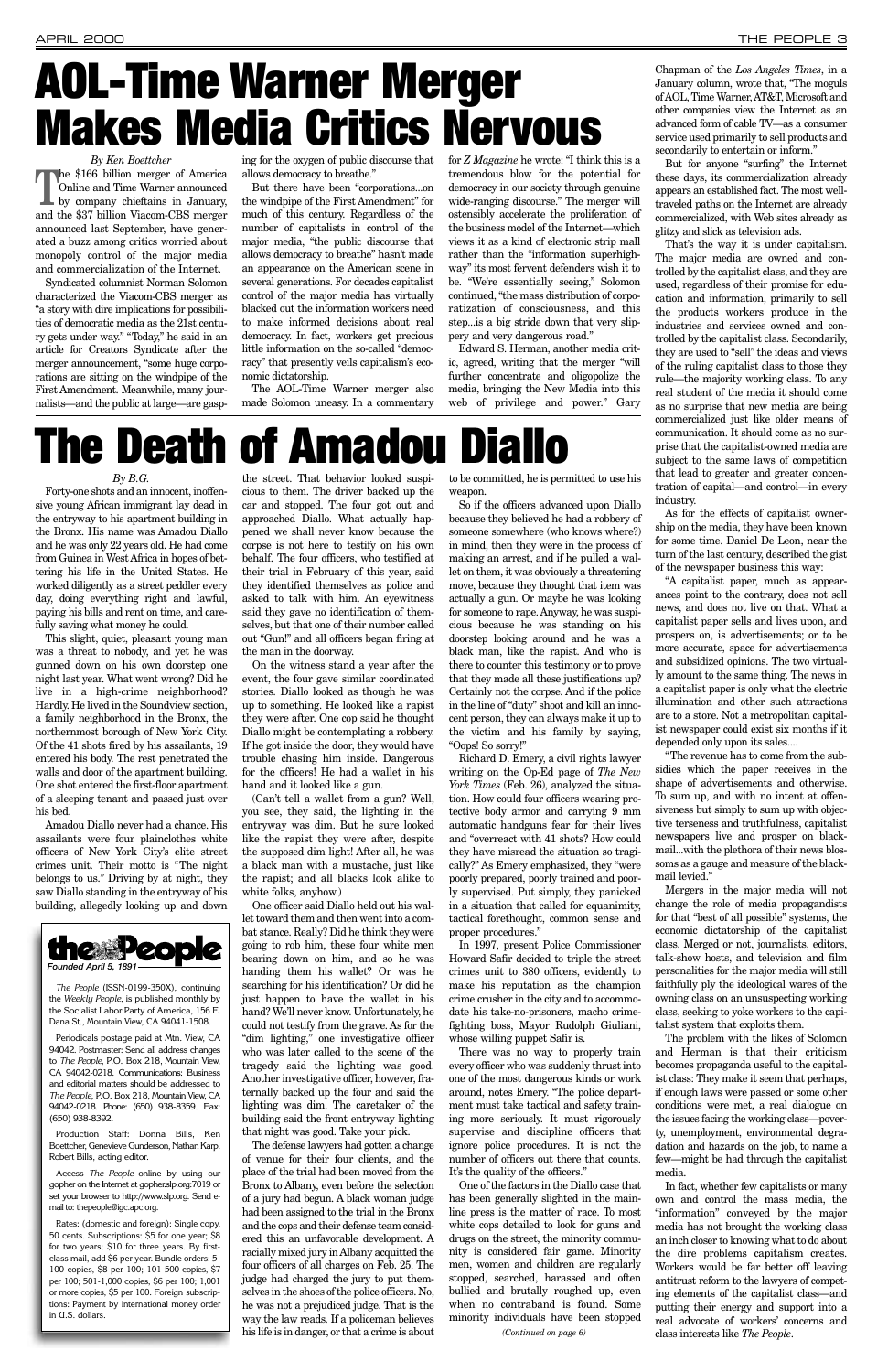An Open Letter To *Science & Society* Dear Abby Luby:

We received your e-letter of March 10, which we reproduce here for the benefit of our readers and for those of them who may wish to take advantage of the offer it contains:

## **Subject:** *Science & Society*

**Date:** Fri, 10 Mar 2000 14:04:50–0500 **From:** abbylu@highlands.com (Abby Luby) **To:** thepeople@igc.apc.org

The editors of *Science & Society*, the oldest American Marxist journal (established 1936) are reaching out to a growing community of readers who are interested in Marxism today. Our focus is on reinvigorating Marxist theory and research; assimilating current results from mainstream social science, history and philosophy; and critically reexamining the classical literatures of revolutionary social thought from a contemporary perspective.

We're hoping to find members of your organization who might want to know more about us or receive a free copy. We find that not just academics but also policy planners, labor community organizers and others welcome a chance to stay on top of the latest products of Marxist scholarship. To help us connect with them, we're inquiring about an exchange of mailing lists, an ad swap or other mention in your publications to members. Our database includes about 1,700 scholars and thinkers with an interest in Marxist thought.

Can we help each other? Thanks for replying....

## Abby Luby *Science & Society* Kent Communications

Not simply as a matter of pride, though we take great pride in it, but as a matter of historic accuracy and, more important, of justice to the thousands of workers who have fought, sacrificed and suffered, sometimes at great personal loss to themselves and their families, for socialism, for the Socialist Labor Party and for its official journal, *The People*; and with all the respect due those who publish and contribute to *Science & Society*, and who, despite their presumed knowledge of social science, history and philosophy, claim for it the distinction of being "the oldest American Marxist journal (established 1936)," we wish to restate the previously undisputed because indisputable fact that the oldest American Marxist journal (established April 5, 1891)—and perhaps the oldest Marxist journal in existence which enters into its 110th year of publication with this issue, is *The People*, official journal of the Socialist Labor Party of America. You state that *Science & Society* focuses "on reinvigorating Marxist theory and research; assimilating current results from mainstream social science, history and philosophy; and critically reexamining the classical literatures of revolutionary social thought from a contemporary perspective."

We do not know in what particular or set of particulars *Science & Society* believes that Marxist theory needs "reinvig-

orating." Have the materialist conception of history, the law of value or the fact and significance of the class struggle lost their vigor? If that is the view of *Science & Society*, what basis, what reason, what point would there be to "assimilating current results from mainstream social science, history and philosophy," unless it is to be absorbed by them? Our purpose, using all the tools that Marxism places at our disposal, is to expose these things as anti-Marxism, hence antiscience, bourgeois prejudice and bourgeois self-justification.

*Marxism is social science*. There is nothing else worthy of the name. It is a vast quarry of knowledge, but more important, it provides the tools necessary to acquire more and, more important yet, *to apply them to a purpose*. Daniel De Leon gave expression to that purpose in our issue of April 12, 1896, when he wrote: "It is one of the most important functions of our press to inspire the workers with self-confidence and hope of victory, to overcome their natural low-spiritedness and to counteract the capitalists' policy of misrepresenting and belittling our movement."

We do not dispute the need for Marxist research and the application of Marxist principles to modern capitalism and the class struggle. But a Marxist journal must be more than that. Again, as De Leon expressed it, "the SLP press holds that the 'radical press' must be of all arms—it must be agitational, critical, fervid, besides scientific...." (*Daily People*, April 22, 1906) However, if the purpose of *Science & Society* is simply to gather information to test the value of Marxism as a scientific method we suspect that it may be running the danger to which De Leon referred in the *Daily People* of Dec. 27, 1903:

<span id="page-3-0"></span>

"Theoretical articles are only for the few" he wrote. "Only these have time and mind to sit down to such articles. But theory is needed. How convey it to the masses, who alone can carry the movement to success? There is but one way—weave the theory into the events of the day. That is a much more difficult task than to reel out, or refine upon theory. It implies a thorough grasp of the theory, so thorough as to perceive its various manifestations in running events. Eschew the theorist, he is intellectually indolent. Purely theo-

retical articles must be few in a socialist journal of agitation, education and organization."

And earlier, in *The People* of June 27, 1899, De Leon said: "*The People* is an outpost and a sentinel on a tower. It is the bounded duty of such to give notice of the enemy's approach, and forthwith open fire. Had *The People* done otherwise than it did it would have betrayed the grave trust imposed upon it. *The People*...is a weapon for battle. If it can't or won't fight, it has no reason to exist...."

These are among the principles of Marxist journalism that have guided the editorial policy of *The People* through 109 completed years of publication. They will continue to guide it through its 110th, and through as many more as necessary until its mission is fulfilled.

> Sincerely yours, ROBERT BILLS Acting Editor

## **A Capitalist Ignoramus— No Rare Thing** (*The People*, July 28, 1895)

Our French comrades are pushing the French capitalist hard. These have now unearthed a certain Leon Caubert, who delivered a lecture before the French Academy to show that socialism has been tried and rejected. He took China for his "historical" illustration. About the time when Clovis, king of France,\* was baptized, said he, a great Chinese scholar, by name Cuang Ngam Che, was writing and preaching the principles "which underlie modern socialism." He then proceeded to claim that China thereupon did establish socialism, "the land and all that it produced belonging to everybody"; but that after a while "the Old Adam asserted itself," and the experiment was given over.

The report does not state how this wondrous bit of history and economics was received, but one needs no great imagination to see the capitalist audience that listened to the address settle itself back, and, heaving a long sigh, say: "Now, workingmen, you see it is no use; keep quiet, and let us ride you in future as we have done in the past."

The fact is that, to be very charitable, Mr. Leon Caubert is an ignoramus.

In the first place, he should know that "modern socialism" could not have been preached in China in the age of Clovis. Modern socialism is born of a machinery-using age that compels cooperation and illustrates its advantages. The age of machinery is a recent one.

In the second place, he should know that socialism does not propose that "the products belong to everybody." It demands that wealth shall belong to those who can and do produce it.

In the third place, Mr. Caubert shows that he can't distinguish between the early communism, through which the ancestors of all of us went centuries ago, and modern socialism; in fact, that he is ignorant of the history of the human race.

Of such mud walls are built the fortresses of capitalism; and they are expected to withstand the solid artillery of facts and science of socialism.

The parallel between China is not with the Socialists, but with the capitalists. Modern Chinese history tells of a celestial emperor who, sitting within the, to his childish mind, consecrated walls and under the consecrated roof of his porcelain palace, laughed at the idea of the cannon of the united navies of the Western forces of Europe doing him any harm; and that, when the bombardment started and his palace fell over his ears, and he discovered he had been living in a fool's paradise, simply doubled up and died.

Ditto, ditto is about to happen with the fatuous capitalists, who fatuously imagine themselves to be planted upon an impregnable position.

We recommend the reading of Chinese history to Mr. Leon Caubert and his likes. It is never too late to learn; they may yet learn something.

 $\overline{\phantom{a}}$ 

## *Vol. 110, No. 1*

# *A De Leon Editorial*





# **When Socialism Wasn't Possible**

*Socialism presupposes a highly developed industrial economy and a working class. But that has never kept capitalist "intellectuals" from spouting nonsense about socialism and what it means.*

## what is socialism?

Socialism is the collective ownership by all the people of the factories, mills, mines, railroads, land and all other instruments of production. Socialism means production to satisfy human needs, not, as under capitalism, for sale and profit. Socialism means direct control and management of the industries and social services by the workers through a democratic government based on their nationwide economic organization.

Under socialism, all authority will originate from the workers, integrally united in Socialist Industrial Unions. In each workplace, the rank and file will elect whatever committees or representatives are needed to facilitate production. Within each shop or office division of a plant, the rank and file will participate directly in formulating and implementing all plans necessary for efficient operations. Besides electing all necessary shop officers, the workers will also elect representatives to a local and national council of their industry or service—and to a central congress representing all the industries and services. This all-industrial congress will plan and coordinate production in all areas of the economy. All persons elected to any post in the socialist government, from the lowest to the highest level, will be directly accountable to the rank and file. They will be subject to removal at any time that a majority of those who elected them decide it is necessary. Such a system would make possible the fullest democracy and freedom. It would be a society based on the most primary freedom—economic freedom.

For individuals, socialism means an end to economic insecurity and exploitation. It means workers cease to be commodities bought and sold on the labor market and forced to work as appendages to tools owned by someone else. It means a chance to develop all individual capacities and potentials within a free community of free individuals.

Socialism does not mean government or state ownership. It does not mean a state bureaucracy as in the former Soviet Union or China, with the working class oppressed by a new bureaucratic class. It does not mean a closed party-run system without democratic rights. It does not mean "nationalization," or "labor-management boards," or state capitalism of any kind. It means a complete end to all capitalist social relations.

To win the struggle for socialist freedom requires enormous efforts of organiza-tional and educational work. It requires building a political party of socialism to contest the power of the capitalist class on the political field and to educate the majority of workers about the need for socialism. It requires building Socialist Industrial Union organizations to unite all workers in a classconscious industrial force and to prepare them to take, hold and operate the tools of production.

You are needed in the ranks of Socialists fighting for a better world. Find out more about the program and work of the Socialist Labor Party and join us to help make the promise of socialism a reality.

<sup>\*</sup>Clovis, king of the Franks, united France and reigned from 481 to 511 A.D. He was the first major "barbarian" monarch to accept Christianity.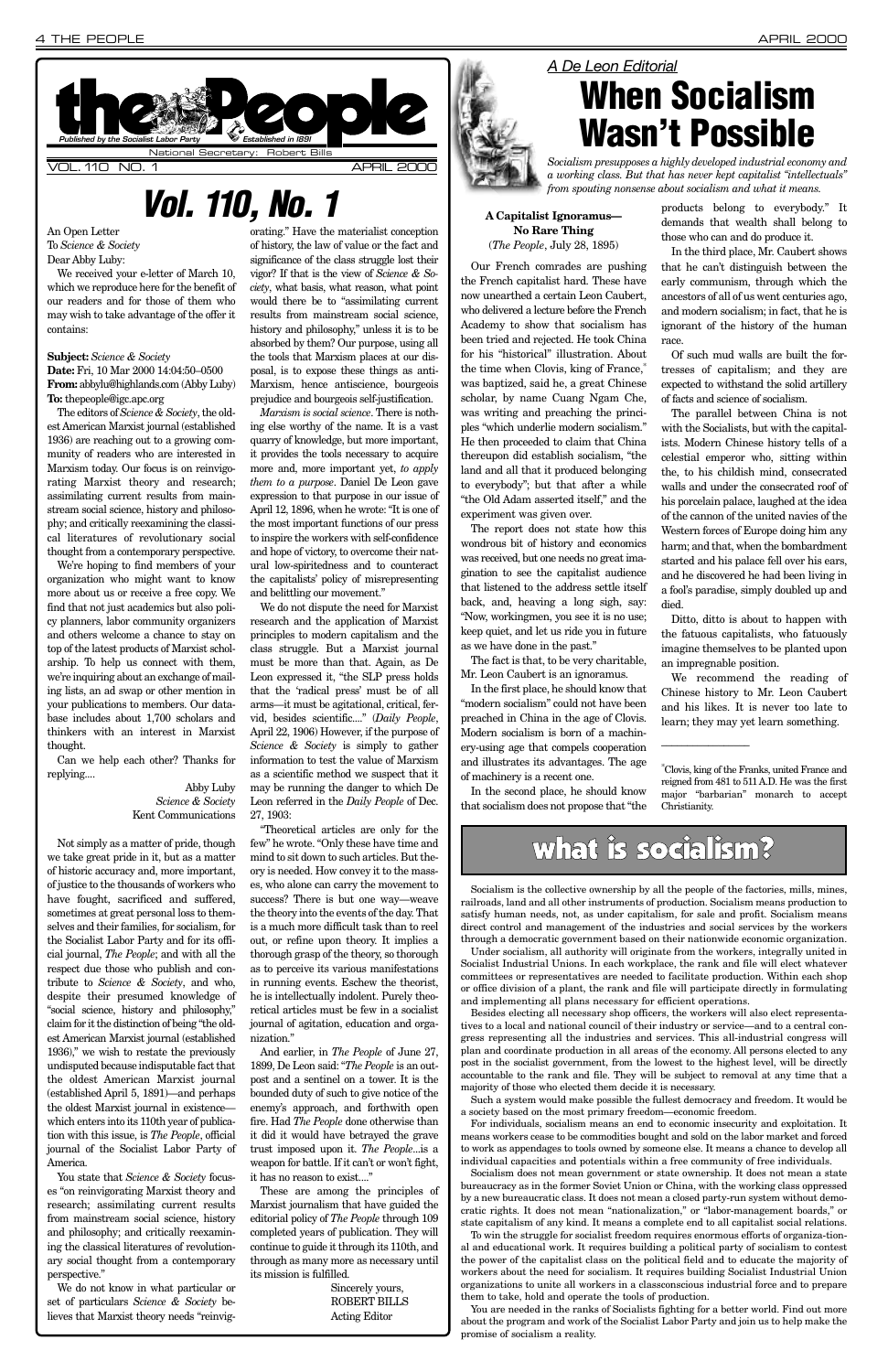### APRIL 2000 THE PEOPLE 5

### *By Brian Blanchard*

Australia is unique among the great land masses of the world. Its land surface is older than those of other continents and large islands. It is extremely delicate and sensitive to modern agricultural practices and other uses to which it has been subjected for 200 years. The damage it sustained may be irreparable, and certainly so unless sweeping changes are made in the ways it is managed.

It is no exaggeration to say that capitalism is responsible for the centurieslong abuse and mismanagement of this unique and beautiful land, but it is hard to say how many who are informed on the immediate sources of environmental problems are as well informed on the social system from which the destructive practices flow. We suspect that some are better informed than they are prepared to say in public. Nonetheless, many are sufficiently alarmed to call attention to the damage that is being done.

According to Dr. Graham Harris, for example, Australia's land surface "is between 40 million and something like 500 million years old. The soils that we've got are quite unlike say, New Zealand, North America, Europe where many of the soils are maybe 7,000 or 10,000 years old....We're talking about a landscape which has been exposed to the air and the water for those lengths of time, and basically everything has been washed out of it except the clays and the iron....So we're

really talking about a very ancient land."

Dr. Graham is chief of the Council for Scientific and Industrial Research Organization (CSIRO) Land and Water. His remarks were made during an interview on Radio National's "Earthbeat" program in November. Responding to a question about the effects of modern agriculture on the Australian land surface, he said:

"It's accelerated a whole bunch of processes. We accelerated the rates of erosion, wind erosion and water-borne erosion into coastal waters; we've also made the soils in many cases saline and acid....What we've also done is to mine a lot of the organic carbon out of the soils. When you clear the forest and turn it into western agriculture, you get something like a 50 percent drop in soil carbon over about the first 30 to 50 years. This has a big impact on soil structure, it makes it much more likely that it's going to blow around and wash away."

"What we've done in a couple of hundred years is to really fundamentally change something that was at equilibrium," Dr. Graham added. "So in 50 or 100, or 150 years we've irreversibly changed something that's basically 50 million years old."

Australia's fragile soils are clearly unsuited to the requirements of the competitive and rapacious profit-driven capitalist system. They need lots of care and special attention and must not be pushed

beyond their capabilities. However, it may already be too late for that. As the commentator for "Earthbeat" noted: "Parts of this geologically unique country have been irreparably damaged."

Moving beyond the agricultural practices discussed with Dr. Graham, the commentator cited a newly released report from the Australia Institute showing that "this country now has the highest per capita emissions of greenhouse gases in the world. We emit 25 percent more than the United States and double that of most of the countries in the European Union."

Other sources concur that destructive land use practices are having similar deleterious effects, despite which the madness goes on at an accelerated pace. Indeed, *Australasian Science*, in its January-February issue, reported that "Queensland has rates of land clearing that are among the highest in the world."

Change the atmosphere and you change life on Earth. The only reason we have a habitable planet to live on is its atmosphere. Without its ability to trap the sun's heat, the Earth would be a frozen wasteland. Our atmosphere is a thin blanket of gases, the most important of which is carbon dioxide; but put too much of it into the atmosphere and it is like adding an extra blanket—it will block the escaping heat and the Earth will heat up. After 200 years of burning fossil fuels, coupled with cutting down forests, capitalism has done just that. The temperature is going up, carbon dioxide levels are set to double, and studies of air trapped in ancient ice cores show they are already the highest they've been for 400,000 years. If nothing is done the Earth could heat up by almost four degrees by the end of the 21st century.

To solve a problem we must first admit that it exists. Capitalists and those who serve them are in denial about the greenhouse effect and other environmental problems. The Australian government is not only in denial, but aggressively so.

Socialists, of course, know that capitalism has destructive features that cannot be removed through reforms, which after all are only meant to mitigate the evil effects and not to root out and destroy the ultimate source of environmental destruction. No amount of tinkering with percentage points can, under capitalism, stop the greenhouse effect, anymore than moving the deck chairs could save the *Titanic*.

There is no doubt that Australia, and the rest of the world, is plagued by massive environmental problems, and it seems that the richer the capitalists of the world become—and today they are obscenely rich—the faster our planet rushes towards disaster. The only way that humanity and our planet can be saved from catastrophe is to remove the cause of these problems, the capitalist system itself.

## **IAM Tactics Divide Strikers**

(*Weekly People*, April 5, 1975)

The International Association of Machinists'(IAM) "nationwide" strike against the McDonnell Douglas Corp. offers another example of how today's labor organizations divide and weaken the workers' strength in their struggles with the ruling class.

The strike began Feb. 10 after six months of contract negotiations failed to produce a satisfactory wage agreement. About 20,000 IAM members at McDonnell Douglas operations in California and Missouri walked off their jobs. Actually, the contracts covering 7,000 IAM members in California had expired five months ago. But rather than pull all McDonnell Douglas workers out at that time, the IAM chose to defer action until separate negotiations in Missouri also failed.

Despite the fact that the IAM is now on strike at all McDonnell Douglas plants, it continues to bargain for separate agreements. On March 24, the California workers overwhelmingly rejected the company's latest offer to settle the dispute on the West Coast. If an agreement had been reached, however, the California workers presumably would have returned to their jobs. In effect, 12,000 IAM strikers in Missouri would have been forced to continue an isolated struggle for the improved wages and benefits they are seeking. Actually, the McDonnell Douglas workers have already been forced to wage an isolated struggle. Even before the strike began, the IAM had reached new contract agreements with Boeing and Lockheed, the aerospace industry's other two major firms. By bargaining separately, first with the two firms, and then with McDonnell Douglas on a regional basis, the IAM sapped the strike of its potential strength. Such tactics make a mockery of the concept of labor solidarity.

# **Capitalism Destroying Fragile Australia**

### *By Diane Secor*

U.S. air raids against Iraq continue to this day. Why does the Clinton administration risk the lives of American pilots and yet another gulf war?

The explanations put forth by the administration—that this is being done to get the U.N. arms inspectors back into Iraq and to protect the Kurdish and Shiite minorities in Iraq's northern and southern "no fly" zones—have been discredited. Now its public relations strategy is to keep the raids as quiet as possible but, when the media occasionally takes notice, to claim that the bombing raids are only aimed at "Iraq's airdefense system." According to a Feb. 29 report from the Associated Press (AP), however, at times the Iraqis have fired back and insisted that civilian targets were bombed. The U.S. media have generally cooperated with the administration with a virtual blackout of any news coverage of the bombing. The only notable investigative reporting on this subject in the capitalist media has been by Colum Lynch of *The Washington Post* (Feb. 20). Lynch found that U.S. corporations are making under-the-table commercial agreements with Saddam Hussein's regime to help partially reconstruct Iraq's oil infrastructure, which has been demolished by years of economic sanctions and "almost daily" U.S. and British bombing. This is "legal" under the U.N. "oil for food" program, an ostensibly "humanitarian exemption from the U.N. trade embargo imposed on Iraq after [its] 1990 invasion of Kuwait."But the U.S. government does not want to advertise this trade with a "rogue" state, and apparently the U.N. has agreed to cover for them. Thus, according to Lynch, the U.N. "oil for food" Web site was taken offline when the U.N. found learned that *The Washington Post* was using it to track down American firms that buy Iraqi oil through foreign subsidiaries.

Lynch identified and described several of



these U.S. corporations, including "such petroleum industry giants as Halliburton, the world's largest oil field service company; Schlumberger, the second largest oil field servicer; the Fisher-Rosemount unit of Emerson Electric Co. in St. Louis; the Hamilton Sundstrand unit of United Technologies in Windsor Locks, Conn.; and Baker Hughes Inc. of Houston."

It is interesting to note that when John M. Deutch, who was CIA director during the Gulf War, is now on the board of directors of Schlumberger. Halliburton's CEO is none other Richard B. Cheney, who was secretary of defense during the Bush administration! It seems that this type of duplicity is not limited to the Clinton administration, but part of a larger trend within America's capitalist class.

Using State Department figures, Lynch also found that U.S. corporations are officially on record as exporting "about \$15 million of oil-related spare parts and \$400 million of food, medicine and water treatment equipment to Iraq...." But the actual amount of oil production equipment and spare parts American companies sell to Iraq is substantially higher when adding in what is sold via foreign subsidiaries under the auspices of the U.N. "oil for food" program. A Fisher-Rosemount spokesperson claimed that both "the Treasury Department and a U.N. Security Council sanctions committee" authorized this arrangement. Nevertheless, the U.S. government has officially blocked an estimated \$1.5 billion in such contracts, according to Lynch. Some of these U.S. corporations would prefer the convenience of directly dealing with Iraq, as opposed to channeling these transactions through their foreign subsidiaries. Thus it was not too surprising when the AP reported that the Clinton administration had vehemently opposed any easing of the sanctions, but recently relented and decided on "easing restrictions on sending Iraq industrial equipment to improve its dilapidated

oil industry and other facilities." (March 1)

Moreover, Lynch reported that American capitalists have used foreign intermediaries to purchase Iraqi crude oil and that an estimated "700,000 of the 2 million barrels of oil exported daily by Iraq" ends up in the United States.

This entire scenario seems to be totally bizarre, without rhyme or reason. However a statement by Iraq's Deputy Prime Minister Tariq Aziz helps solve the puzzle. According to the AP, he concluded that "the United States will try hard not to let Iraq have free access to its oil riches. The industrial-military complex in the United States will not leave alone an independent country like Iraq with such huge reserves.'"

How is America's capitalist state trying to keep Iraq from controlling its oil resources and from exporting as much oil to wherever it chooses?

First, the "no fly" zones in northern and southern Iraq, which U.S. and British military forces have prevented Iraq from controlling, just happen to be where the oil deposits are located. This is also where U.S. bombs are falling. The targets have frequently been oil pipelines, pipeline control stations, pumping stations and related facilities. This has cut oil exports, even those specifically authorized by the U.N. "oil for food" program, as reported by the Iraq Action Coalition. (Iraqaction.org/nofly.html) Second, the United States has admitted that U.S. naval forces are stationed in the Persian Gulf to prevent Iraq from exporting oil in violation of the embargo. But such enforcement is selective. For example, on Feb. 10, the AP reported that recently the U.S. Navy interdicted a Russian tanker smuggling oil out of Iraq. However, Iraq claims that the United States allows oil smuggling to Turkey through northern Iraq's northern "no fly" zone. This permits Iraqi oil to reach Turkey, a U.S. client state, whenever it happens to serve U.S. purposes. *(Continued on page 7)*

# **Why Is the U.S. Still Bombing Iraq?**

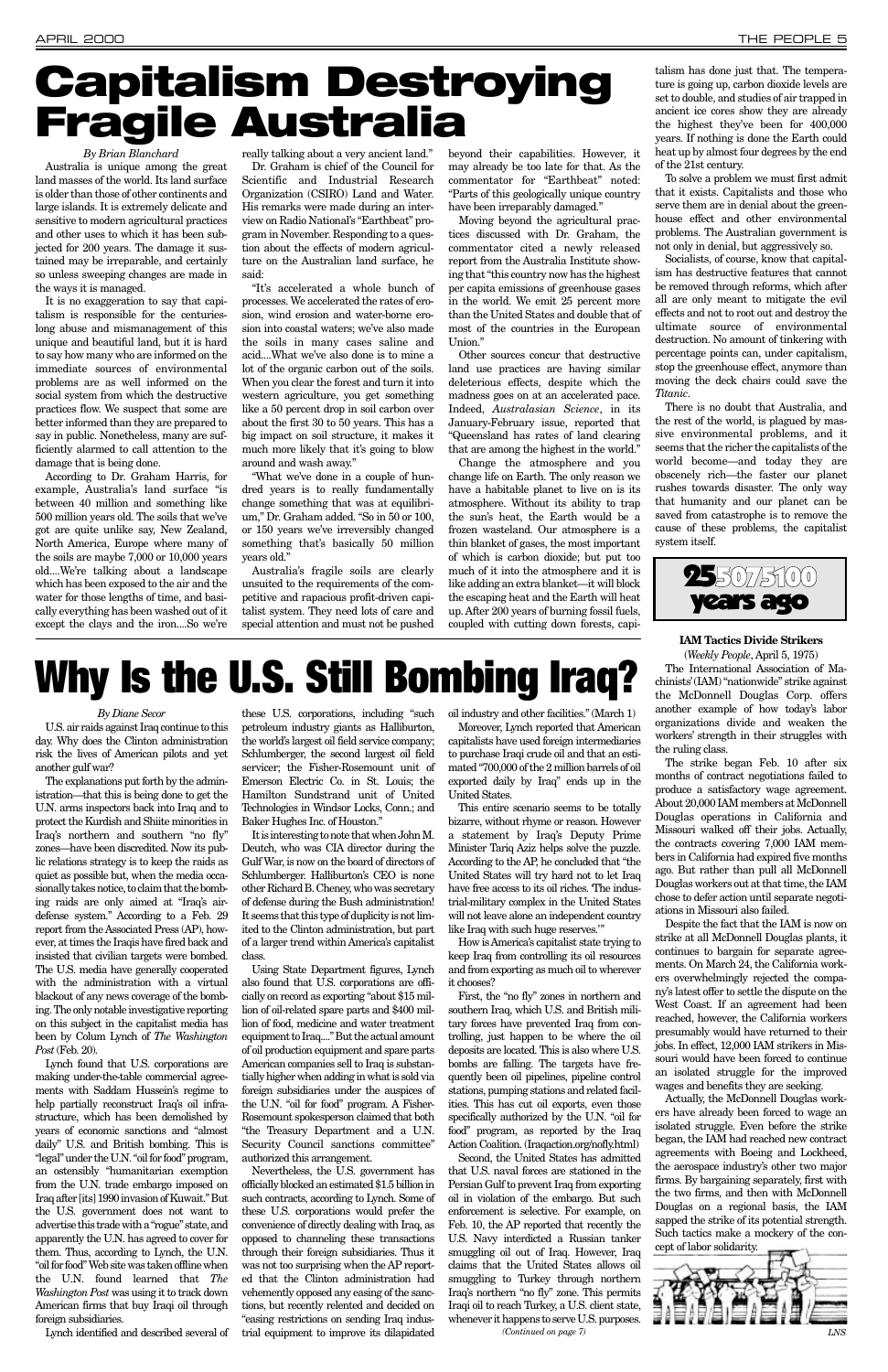*Please send me free information on socialism.*

| NAME <sub>2</sub> and the set of the set of the set of the set of the set of the set of the set of the set of the set of the set of the set of the set of the set of the set of the set of the set of the set of the set of the set of t |      |
|------------------------------------------------------------------------------------------------------------------------------------------------------------------------------------------------------------------------------------------|------|
|                                                                                                                                                                                                                                          | АРТ. |
| CITY STATE ZIP                                                                                                                                                                                                                           |      |
| Socialist Labor Party, P.O. Box 218, Mountain View, CA 94042-0218 04/00                                                                                                                                                                  |      |

Was Amadou Diallo initially deemed a suspicious character because of his race? To the thousands who have demonstrated and protested after his death and since the acquittal of his killers, the answer is obvious. Do Mayor Giuliani and Commissioner Safir care, in their rush to lower the crime statistics, that they are loosing a Gestapo on the citizenry? Must ordinary human beings fear the police force as much or more

than they do the criminal element?

Instances of this sort are of such frequent occurrence that such questions answer themselves. But there is more to it than that, and the protests and demonstrations make clear that those who have gotten that far in their thinking have not gotten to the heart of the question.

What are the police? What is their social function? Whose interests do they serve?

The idea that the police provide a service without which society might fall into chaos is only partially correct. The police are an armed wing of the political state. It does not matter what state or whether it is "democratic" or despotic. All political states—from America to Zambia—have and make use of police. The state is by definition despotic. It is an institution of class rule, of the domination

of one social class over another. Its primary function is to maintain order. But what constitutes order is a reflection of the interests of those most concerned with maintaining it. The order in question is the social order, the status quo, the way things are, which are merely euphemisms for capitalist rule. The order that the capitalist ruling class wants maintained is the order that keeps them in power, and that implies the use of force and of maintaining the agencies and institutions needed to apply that force when the social order is threatened. Amadou Diallo was no threat to the capitalist order of things. He was no threat to his neighbors, no rapist. He wasn't even a threat to himself, a berserk, a potential suicide. But even if he were one or all of those things, as thousands are, no rational order of things would deal with those human afflictions by means of armed force. Antisocial behavior denotes emotional abnormalities or mental illness. These are not problems for armed squads of roaming police to contend with. They are problems the nature of which suggests that they can only be dealt with by workers trained in dealing with emotional or mental disorders and other

and frisked dozens of times, for no other reason than the color of their skin. *(Continued from page 3)*

> manifestations of aberrant behavior that pose a threat to their victims or to those who come in con-

tact with them.

Capitalism cannot deal with these problems. Indeed, capitalism is the source of many of them and can no more eliminate these social byproducts of its existence than a leopard can change its spots.

Amadou Diallo was no threat to order, to his neighbors or to himself; but the capitalist order of things is a constant threat to all of us. Demonstrations, calls for better training or closer supervision of police only provide politicians, police chiefs and other functionaries of the state an opportunity to deflect righteous indignation and anger until the next recurrence. That is no solution to the problem. The solution is to abolish the con-

ditions that make such incidents possible and without which they would become impossible.

workers. Its California operation fell from 53,000 employees in 1989 to fewer than 13,000 in 1995, while it struggled to fill orders for MD-80s and MD-90s and "even geared up to produce two new airplanes: the commercial MD-11 and the military C-17 cargo plane." This did not prevent McDonnell Douglas supervisors from exhorting workers to improve their work since "consequences for failure are heavy fines, and in the extreme, loss of our pro-

duction certificate."

The *Los Angeles Times* report is not a search for the truth. It tries to fix the blame for faulty work on the workers themselves—typical of the whole tendency within bourgeois society to blame those who are already victimized.

What is apparent from this is that of an aircraft manufacturer that tried to maintain a competitive stance by cost-cutting measures that encroached on safety standards, including a speed up in production. Whatever recalcitrant attitude that may have emerged among workers is no different than the hostility galley slaves of old harbored for their overseers as they laid on more lashes to increase the pace of rowing.

Meanwhile, the aircraft disaster graphically refutes the solemn chant that capitalist competition begets quality. This is socialism's turf, for only a society rooted in production for use, not profit, can deliver on that issue.

# **Death of Amadou Diallo**

# **. . . Alaska Air Victims Sacrificed**

### *(Continued from page 1)*

# **. . . AFL-CIO Jockeys**

The federation went so far in its attacks on undocumented workers as to throw its weight behind proposals to increase funding for the INS and to establish a national worker identification system. That would have been a huge step toward the establishment of a repressive internal passport system and could have laid the basis for the total regimentation of labor.

In taking its new stance on immigration, undocumented workers and the INS, none of the above nefarious AFL-CIO history was mentioned. No apologies were offered to the U.S. working class or the working classes of the world.

In fact, the language of the resolution hints that the federation really hasn't changed its spots. It wants a change but only because, after years of decline, it needs new members so badly that it's willing to go after the undocumented workers it once despised and

attacked. It wants a change, but one managed by and subservient to capitalist interests. "Labor and business," reads one provision of the resolution, "should work together to design cooperative mechanisms that allow law-abiding employers to satisfy legitimate needs for new workers in a timely manner without compromising the rights and liberties of workers already here." "Labor and business," another provision reads, "should cooperate to undertake expanded efforts to educate and train American workers in order to upgrade their skill levels in ways that enhance our shared economic prosperity."

But under capitalism, law-abiding capitalists compromise workers' rights to life, liberty and the pursuit of happiness every day. Under capitalism there *is no* "shared economic prosperity" prosperity is for the capitalist class and increasing economic insecurity, poverty and misery is for the working class.

Workers, immigrant and resident, would be far better served by a unionism that fought its battles in keeping with what Daniel De Leon expressed when he wrote, "Between the working class and the capitalist class, there is an irrepressible conflict, a class struggle for life. No glib-tongued politician can vault over it, no capitalist professor or official statistician can argue it away; no capitalist parson can veil it; no labor faker can straddle it; no 'reform' architect can bridge it over. It crops up in all manner of ways …in ways that disconcert all the plans and all the schemes of those who would deny or ignore it. It is a struggle that will not down, and must be ended only by either the total subjugation of the working class or the abolition of the capitalist class."

*—K.B.*

## activities

**received by the Monday preceding the third Wednesday of the month.**

## **OHIO**

### **North Royalton**

**Social—**Sections Akron and Cleveland will hold a social on Sunday, April 9, beginning at 1:30 p.m. at the Burns' residence, 9626 York Rd., North Royalton. Refreshments will be served. The public is invited. For more information please call 440-237-7933.

**Activities notices must be** served. For more information please call 440-237-7933.

**May Day Celebration—**All are welcome to attend Sections Akron and Cleveland's May Day celebration on Sunday, May 7, at the Burns' residence, 9626 York Rd., North Royalton. Begins at 1:30 p.m. Refreshments will be

## **OREGON Portland**

**Discussion Meetings—**Section Portland holds discussion meetings every second Saturday of the month. Meetings are usually held at the Central Library, but the exact time varies. For more information please call Sid at 503-226-2881. The general public is invited.

## **WISCONSIN**

**Discussion Meeting—**Section Milwaukee will conduct a discussion meeting on Sunday, April 9, from 2–4 p.m., at the Milwaukee Public Central Library, first floor meeting room, 814 W. Wisconsin Ave., Milwaukee.



### *(Continued from page 1)*

## **To Break the Chains Of Wage Slavery, Workers Need Socialist Education. Support the SLP's Socialist Education Yes! I want to help support the SLP***.* **Enclosed please find my contribution of \$ . NAME ADDRESS APT. CITY STATE ZIP** *[ ] Please send a receipt.(Contributions are not tax deductible.)* **Please do not mail cash. Make your check/money order payable to the Socialist Labor Party***.* **Send to: Socialist Labor Party, P.O. Box 218 Mountain View, CA 94042-0218**



*must be made through SLP, not Holiday Inn, and must be received by Tuesday, March 28.*

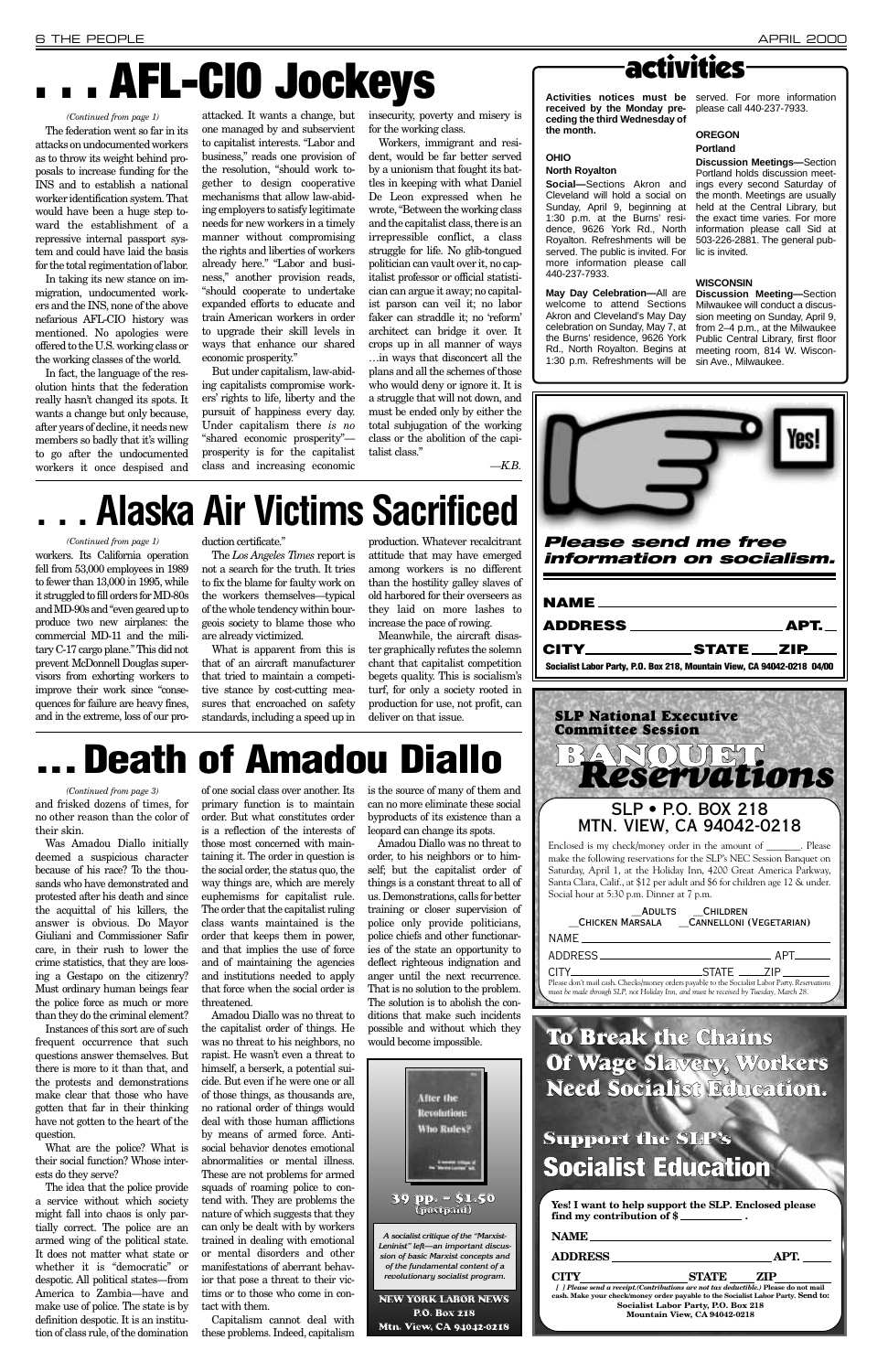## **Steps You Can Take...**

You can help provide for the long-term financial security of *The People* by including a properly worded provision in your Will or by making some other financial arrangement through your bank. Write to the Socialist Labor Party, publisher of *The People*, for a free copy of the booklet, *Steps You Can Take*. Use this coupon.

## **Socialist Labor Party • P.O. Box 218 • Mountain View, CA 94042-0218**

Please send a free copy of *Steps You Can Take* to:

| YOUR NAME |               |
|-----------|---------------|
|           | ДРТ <u>— </u> |
|           | $STATF = ZIP$ |
|           |               |
|           |               |

## **Homeless Victimized**

Thank you for this article ["Homeless Victimized by Brutalized Youth," February] and for all the work you do to bring us the news that the corporate media ignores. The situation concerning the homeless and violence in Denver is horrible. Little is done more than tongue-clicking, promises no one believes and the excuse that the homeless are difficult to protect. Now, if this were a celebrity killing or if one of Denver's new millionaires were to be murdered, the whole thing would be different. There is evidence reported that the killings could be the work of college students seeking a thrill. Your article is right on the nose.

> Bill Mahan Alamosa, Colo.

## **Workers Dehumanized**

Conservatives and libertarians state that a government concerned about the economic welfare of its people is not a worthy government. They say that it violates freedom, that it uses the government illegitimately to interfere with the invisible hand of the marketplace. Well, what also is a force, as powerful as any government, is capitalism's giant corporations where one worker, or even groups of workers, have little power.

Conservatives pretend in their fairy tale land that the worker or small union has just as much freedom or leverage as the corporate giant, which is an utter myth. Corporations dehumanize the workers by reducing them into wealth-producing appendages to the machine, not liberate them. So-called libertarianism means the liberation of corporations from regulation and taxation. It would only help the corporations. It would do nothing for the working class.

> Jerome McCollom Milwaukee, Wis.

## **Greetings!**

God, I'm glad the SLP is still out there. I must admit, you've never left my heart. I did some work for the SLP in my teens and early twenties, but then got married and figured that normal, married Americans had to be either Democrats or Republicans. Well, I miss *The People*. I miss your perspective on what really matters. While I'm not one to subscribe to Marxism, De Leonism nor any -ism, I think you have the best idea of how this country should be run. Hell, every one of my friends has known me as a Socialist. It's

time I once again got in touch with the original, and most sensible, socialist party in the U.S.A.!

## Emmett Hoops Ticonderoga, N.Y.

## **SLP Web Site**

The Socialist Labor Party has an extremely interesting and inspiring Web site. Thank you. I am very impressed with the history, accomplishments and goals of the SLP. It is incredible that the first American socialist party is still functioning and still so vital.

I am carefully considering joining the SLP....I want to make sure that if I do decide to join that it will be to make a difference. I do feel that this party is the only one that stands for what I've always believed in. I

am not in a union, that is due to my occupation and where I live. Will this present a problem upon seeking membership into the SLP? I hope to hear from you and thanks again for leading the fight.

> Sean via e-mail

*Being or not being a rank-andfile member of a procapitalist trade union presents no barrier to membership in the SLP, but understanding the difference between procapitalist trade unionism and Socialist Industrial Unionism, and why the SLPrejects the former and embraces the latter, is essential. Prospective applicants for membership in the SLP are encouraged to read all of the party's literature on the union question, starting with Daniel De Leon's* Socialist Landmarks *and* Two Pages From Roman History *down to and including the SLP's handbook on Inter*vention and Union Work. *Anyone who joins the SLP automatically makes a difference. How much and what sort of difference they make is then up to them. Only by choosing not to join do friends and supporters of the party minimize the positive and constructive difference they might otherwise make.*

*—Editor*

*The People welcomes your letters and comments. Letters intended for publication should be brief (500 words or less) and on subjects of interest to our readers; longer letters may be shortened or not used. Anonymous letters are not printed, but names and addresses are withheld upon request. Write to The People, P.O. Box 218, Mountain View, CA 94042–0218, email thepeople@igc.org, or fax (650) 938–8392.*

## letters to the People

## **USA NATIONAL HEADQUARTERS**

NATIONAL OFFICE, SLP, P.O. Box 218, Mtn. View, CA 94042-0218; (650) 938- 8359; fax (650) 938-8392; e-mail: socialists@igc.org: Web site: www.slp.org

### **AKRON, OHIO** Call (330) 864-9212.

**ALBANY, N.Y.** SLP, P.O. Box 105, Sloansville, NY 12160-0105.

### **CLEVELAND**

Robert Burns, 9626 York Rd., N. Royalton, OH 44133. Call (440) 237-7933. E-mail: j..oneil@worldnet.att.net

**CORPUS CHRISTI, TEX.** Call (512) 991-0287.

## **DALLAS**

Call Bernie at (972) 458-2253.

### **DULUTH** For information, call Rudy Gustafson at (218) 728-3110.

**EASTERN MASS.**

Call (781) 444-3576.

**CHICAGO** SLP, P.O. Box 642, Skokie, IL 60076-0642. 447-9897. **NEW YORK CITY** Call (516) 829-5325.

**HOUSTON** Call (713) 721-9296. Email: reds1964@netzero.

net **LARAMIE, WYO.**

E-mail: portage@uwyo.edu

**MIAMI**

(860) 347-4003. **MILWAUKEE**

**DENVER** For SLP information, call (303) 426-5108. **PITTSBURGH** Call (412) 751-2613.

**OCEANSIDE, CALIF.** Call (760) 721-8124. **PALMDALE, CALIF.** E-mail: med@ptw.com

Call (305) 892-2424. E-mail: redflag@bellsouth.net **SAN FRANCISCO BAY AREA** SLP, P.O. Box 70034,

**PHILADELPHIA** SLP, P.O. Box 28732, Philadelphia, PA 19151. Call (215) 233-3056. Email: slpphilly@aol.com

**MIDDLETOWN, CONN.** SLP, 506 Hunting Hill Ave., Middletown, CT 06457. Call Sunnyvale, CA 94086- 0034. (650) 938-8370. Email: slpsfba@netscape. net

## **PONTIAC, MICH.** Call (810) 731-6756.

SLP, 1563 W. Rogers St., Milwaukee, WI 53204- 3721. Call (414) 672-2185. **ST. PETERSBURG, FLA.** Call (727) 321-0999.

**PORTLAND, ORE.**

**NEW LONDON, CONN.** SLP, 3 Jodry St., Quaker Hill, CT 06375. Call (203) **SOUTH BEND, IND.** Jerry Maher, 211 S. Michigan St., #505, South Bend, IN 46601. Call (219) 234- 2946.

slp.pdx@mindspring.com

mento, CA 95812.

### **SEABROOK, N.H.** Call (603) 770-4695.

SLP, P.O. Box 4951, Portland, OR 97208. Call (503) 226-2881. Web site: http://slp.pdx.home.mindspring.com E-mail: SLP, 1550 Laperriere Ave., Ottawa, Ont., K1Z 7T2. Call Doug Irving at (613) 728- 5877 (hdqtrs.); (613) 226- 6682 (home); or (613) 725- 1949 (fax).

## **S.W. VIRGINIA**

Thad Harris, P.O. Box 1068, St. Paul, VA 24283-0997. Call (540) 328-5531. Fax (540 ) 328-4059.

**SACRAMENTO, CALIF.** SLP, P.O. Box 2973, Sacra-SLP, Suite 141, 6200 Mc-Kay Ave., Box 824, Burnaby, BC, V5H 4M9. Call J. Minal at (604) 526-3140.

**WILKES COUNTY, N.C.** E-mail: DarrellHKnight@ aol.com

## **AUSTRALIA** Brian Blanchard, 58 Forest

Rd., Trevallyn, Launceston, Tasmania 7250, Australia. Call 0363-341952. **CANADA**

**NATIONAL HEADQUARTERS**

## **VANCOUVER**

## directory

## *By Nathan Karp*

On Feb. 9, 19,000 engineers and technical workers struck the Boeing Co. (Boeing estimates the number at 17,000.) The negotiations that then ensued between the company and the union, the Society of Professional Engineering Employees in Aerospace (SPEEA), broke down one day after the company made what it has since called its last, best offer. The strikers were demanding pay raises and bonuses like those received by the company's 44,000 production workers. Those production workers, who belong to the Machinists union, the largest union at the Boeing Co., had received during their last contract negotiations a 10 percent signing bonus. That has become one of the major demands of the current strikers.

The SPEEAclaims to represent some 22,000 Boeing engineers and technical workers. Most of them are from Boeing plants in the state of Washington. The rest are scattered through Boeing plants in California, Florida, Kansas, Oregon, Texas and Utah. About 63 percent of those workers are reported to be dues-paying members of the union.

On March 4, the company suddenly announced that it had decided to put into effect selected provisions of its Feb. 26 proposal. Alan Mulally, president of the Boeing Commercial Airplane Group, made the announcement at a news conference, saying, "Now it's time to get back to work and start focusing on our customers." And he added, "We are implementing the last, best offer we made to our team because it's time to move forward." But Tom McCarty, a member of the workers' negotiating team, bluntly declared, "We're not coming back until they sit down at the table with us and negotiate this contract."

Under the provisions being implemented by the company, the technical workers would get wage increases equal to a guaranteed minimum of 2 percent. In addition, a pool equal to a 3 percent increase has been set aside which

would "be doled out selectively."

The engineers would not be guaranteed any increase the first year. However, there would be what are designated "performance-based raises" that would be paid from a special fund, as would one percent raises for engineers about to be promoted.

Other provisions of the company's Feb. 26 offer will not be implemented—at least not at this time. Those provisions include a proposal to reduce life insurance benefits and another to make changes in the health insurance setup.

The union will file an unfair labor practice charge against the company with the National Labor Relations Board, said Phyllis Rogers, SPEEA's general counsel. "We believe it's [Boeing's unilateral action] a move on Boeing's part to try and get employees to cross the picket line and we believe it's going to be monumentally unsuccessful."

Incidentally, in the past these striking professionals did not *(Continued on page 8)*

## **Engineers, Technical Workers Strike Boeing**

Saddam Hussein has reportedly made billions of dollars from oil smuggling operations which slip through the cracks. As long as he is relegated to the position of black market dealer and uses the profits to enrich himself, as opposed to making an all-out effort to develop his country's infrastructure, and as long as his regime is weakened and destabilized with constant air assaults and sanctions, he is no grave threat to the United States. In other words, he is in no position to control international oil markets or even to exercise control over much of the oil resources, production and transport within his own country. If the Clinton administration or its successor does decide to stop blocking an end to the embargo, the United States will be in a strong bargaining position. Lynch also reported that Iraq is largely

And, of course, the U.S. Navy will not stop oil shipments from Iraq by U.S. firms through their foreign subsidiaries. *(Continued from page 5)*

dependent on U.S. firms for oil spare parts, since "the equipment...was originally made in America." Lynch also quoted the president of the Petroleum Industry Research Foundation as saying, "'The U.S. spare parts industry is too dominant to ignore.'" Thus as U.S. bombs smash much of Iraq's oil infrastructure, Iraq will be forced to seek further U.S. assistance to rebuild it and to eventually settle on terms which are favorable to American capitalists.

Putting all the pieces together, it is clear why the Clinton administration wants to hide the truth about the U.S. air war against Iraq. Control of international markets and raw materials does not sound as noble as "humanitarian intervention," "fighting for democracy in the New World Order" or "keeping weapons of mass destruction out of the hands of a rogue state." And when all else fails, cover up, stonewall and repeat, "We hit air defenses and other military targets only."

# **. . . Bombing Iraq**